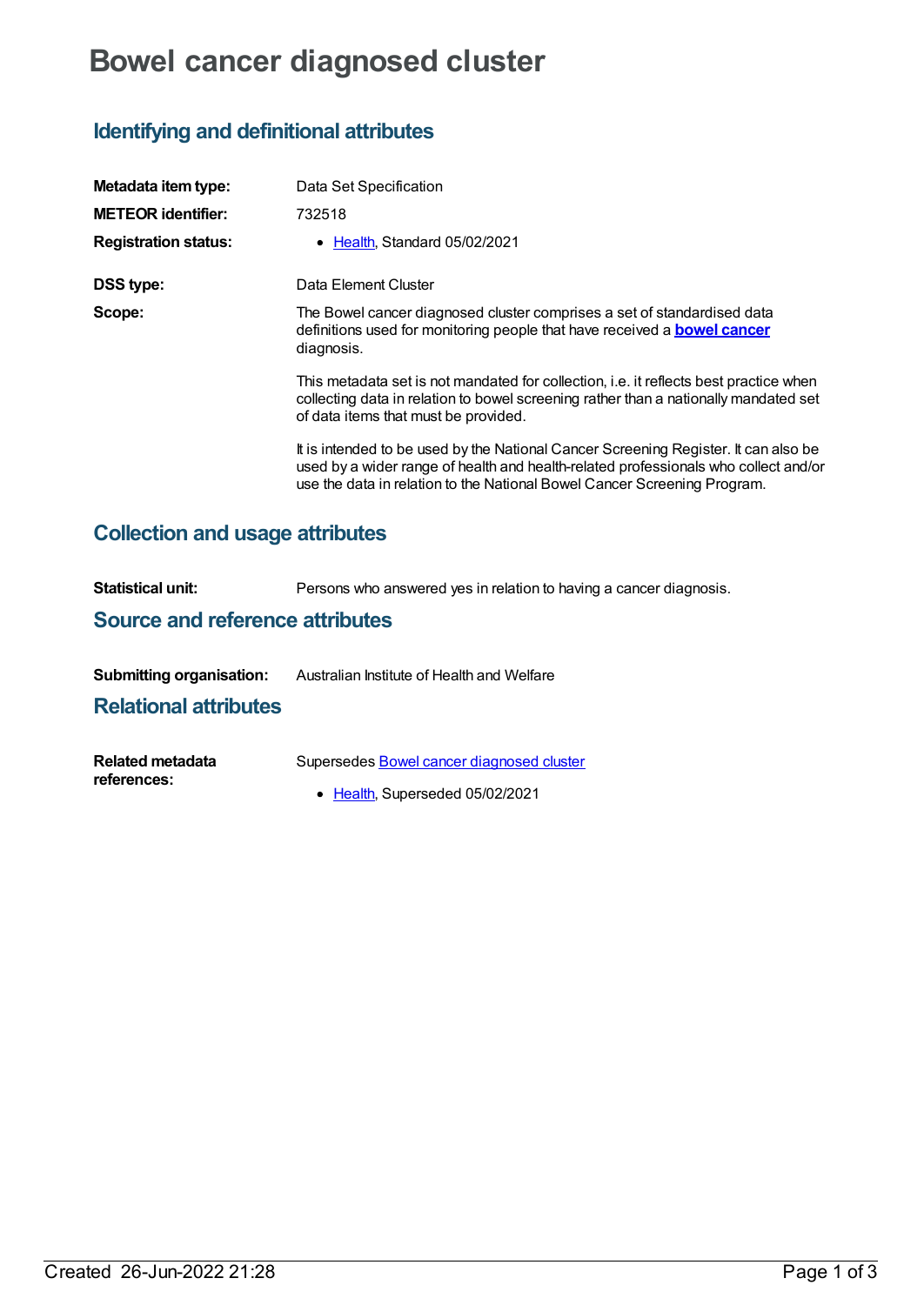**National Bowel Cancer [Screening](https://meteor.aihw.gov.au/content/727407) Program NBEDS 2021-2[2Health](https://meteor.aihw.gov.au/RegistrationAuthority/12),** Superseded 17/12/2021

*Implementation start date:* 01/07/2021

*Implementation end date:* 30/06/2022

*Conditional obligation:*

Reporting of the data elements in this cluster is conditional upon people who have or will be participating in Bowel cancer screening programs answering 'Yes' to the [Patient—cancer](file:///content/394071) status, code N data element.

National Bowel Cancer [Screening](https://meteor.aihw.gov.au/content/742048) Program NBEDS 2022–2[3Health](https://meteor.aihw.gov.au/RegistrationAuthority/12), Standard 17/12/2021

*Implementation start date:* 01/07/2022

*Implementation end date:* 30/06/2023

*Conditional obligation:*

Reporting of the data elements in this cluster is conditional upon people who have or will be participating in bowel cancer screening programs answering 'Yes' to the Patient-cancer status, code N data element.

**Metadata items in this Data Set Specification** Show more detail